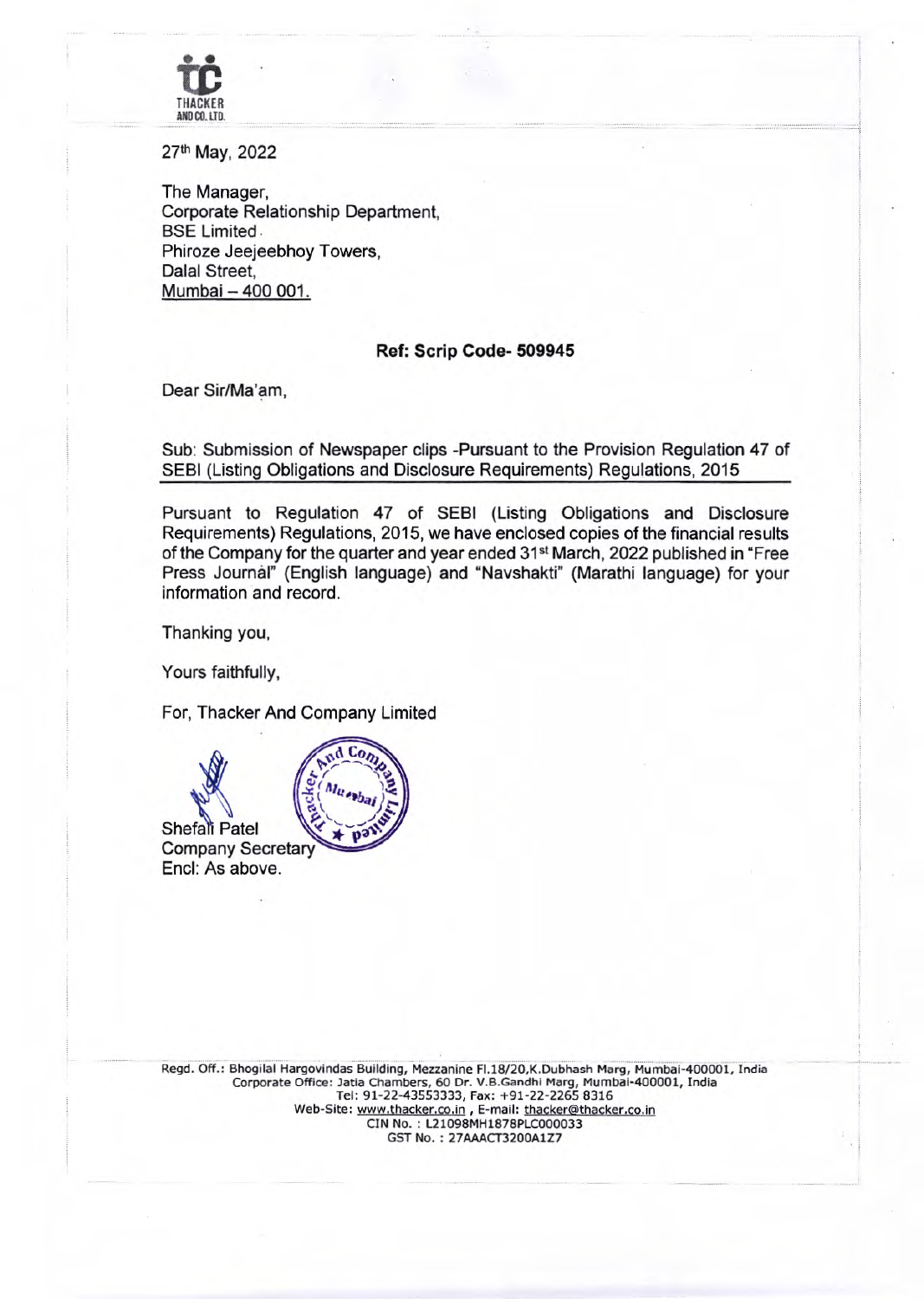|                                                                                                                                                                                                                         | निःष्पक्ष आणि निर्मिड दैनिक $ \not\!\!\!\!/\,$<br>नव@शक्ति                                                                                                                                                                                                                                                                                                                                                                                                                                                                                                                                                                                                            |      |                                                | ŤĈ<br>THACKER<br><b>MOCO 178</b>                        |                                                                                                                                                                                                           |                             |                            |                                                   |                                                                                                      | <b>THACKER AND COMPANY LIMITED</b><br>Die Lindebart Englischer Einer (2000)<br>Regel, Office: ENglish Hargevindas Budding, Maczanine Floor, 1920, K. Dubash Marg, Mumber - 409001<br>1941: Tel. No.: 91-22-43553333; E-Mali: Thatker@thacker.co.in: Website: www.thacker.c<br>STATEMENT OF CONSOLIDATED AUDITED FINANCIAL RESULTS<br>FOR THE QUARTER AND YEAR ENDED 31ST MARCH, 2022                                                                                |                                                          |                                                                   |                                                        | <b>Fujisan</b>                         |
|-------------------------------------------------------------------------------------------------------------------------------------------------------------------------------------------------------------------------|-----------------------------------------------------------------------------------------------------------------------------------------------------------------------------------------------------------------------------------------------------------------------------------------------------------------------------------------------------------------------------------------------------------------------------------------------------------------------------------------------------------------------------------------------------------------------------------------------------------------------------------------------------------------------|------|------------------------------------------------|---------------------------------------------------------|-----------------------------------------------------------------------------------------------------------------------------------------------------------------------------------------------------------|-----------------------------|----------------------------|---------------------------------------------------|------------------------------------------------------------------------------------------------------|---------------------------------------------------------------------------------------------------------------------------------------------------------------------------------------------------------------------------------------------------------------------------------------------------------------------------------------------------------------------------------------------------------------------------------------------------------------------|----------------------------------------------------------|-------------------------------------------------------------------|--------------------------------------------------------|----------------------------------------|
|                                                                                                                                                                                                                         | www.navshakti.co.in                                                                                                                                                                                                                                                                                                                                                                                                                                                                                                                                                                                                                                                   |      | Sr.                                            |                                                         |                                                                                                                                                                                                           |                             | Particulars                |                                                   |                                                                                                      | 31.03.2022                                                                                                                                                                                                                                                                                                                                                                                                                                                          | Quarter ended                                            | 31.12.2021 31.03.2021                                             | (₹ in lakhs, unless otherwise stated)                  | <b>Year ended</b>                      |
|                                                                                                                                                                                                                         | <b>BRIHANMUMBAI</b>                                                                                                                                                                                                                                                                                                                                                                                                                                                                                                                                                                                                                                                   |      | No.<br>1<br>$\overline{2}$                     |                                                         | Total Income from operations<br>Net Profit/(Loss) for the period (before tax and prior period items)                                                                                                      |                             |                            |                                                   |                                                                                                      | <b>(AUDITED)</b><br>299.66<br>128.15                                                                                                                                                                                                                                                                                                                                                                                                                                | 174.98<br>58.77                                          | (UNAUDITED) (AUDITED)<br>249.07<br>82.92                          | 31.03.2022 31.03.2021<br>(AUDITED)<br>855.46<br>354.83 | (AUDITED)<br>744,87<br>221.58          |
|                                                                                                                                                                                                                         | <b>MAHANAGARPALIKA</b><br><b>ASSISTANT COMMISSIONER (PLANNING)</b>                                                                                                                                                                                                                                                                                                                                                                                                                                                                                                                                                                                                    |      | $\mathbf{3}$<br>$\ddot{\phantom{1}}$<br>в<br>6 |                                                         | Net Profit/(Loss) for the period before Tax (after prior period items)<br>Net Profit/(Loss) for the period after Tax<br>Share of profit/(loss) of associates<br>Other comprehensive income for the period |                             |                            |                                                   |                                                                                                      | 128.15<br>116.04<br>119.65                                                                                                                                                                                                                                                                                                                                                                                                                                          | 56.77<br>46.00<br>180.48                                 | 82.92<br>61.69<br>289.33                                          | 354.83<br>292.73<br>643.77                             | 221.55<br>169.40<br>506.54             |
| <b>Tender Document Number</b>                                                                                                                                                                                           | <b>TENDER NOTICE</b><br>7200032058                                                                                                                                                                                                                                                                                                                                                                                                                                                                                                                                                                                                                                    |      |                                                |                                                         | period (after tax), Share of profit/(loss) of associates and<br>Other Comprehensive Income (after tax))                                                                                                   |                             |                            |                                                   | Total Comprehensive Income for the period [Comprising Profit for the                                 | (15.17)<br>220.52                                                                                                                                                                                                                                                                                                                                                                                                                                                   | (19.25)<br>207.23                                        | (49.82)<br>301.20                                                 | 443.44<br>1,379.94                                     | 366.94<br>1,042.88                     |
| Name of Organization<br>Subject                                                                                                                                                                                         | Brihanmumbai Municipal Corporation<br>Development of Democracy Square at the<br>Junction near Cross Maidan, Fort, Mumbai                                                                                                                                                                                                                                                                                                                                                                                                                                                                                                                                              |      | 10                                             |                                                         | <b>Equity Share Capital</b><br>Reserves (excluding Revaluation Reserve as shown in the<br>Audited Balance Sheet of previous year)                                                                         |                             |                            |                                                   |                                                                                                      | 10.88                                                                                                                                                                                                                                                                                                                                                                                                                                                               | 10.88                                                    | 10.68                                                             | 10,88<br>8,490.39                                      | 10.88<br>7.110.45                      |
| Cost of Tender<br>Cost of E-Tender (Estimated Cost) Rs. 4,25,68,400/-                                                                                                                                                   | 400001<br>Rs. 10.340 + GST                                                                                                                                                                                                                                                                                                                                                                                                                                                                                                                                                                                                                                            |      | Notes:<br>2.                                   |                                                         | Earning per Equity share : Basic and Diluted (₹)                                                                                                                                                          |                             |                            |                                                   |                                                                                                      | 21.68<br>1. The above financial results were reviewed and recommended by the Audit Committee and taken on record by the Board of Directors held on 25" May, 2022.<br>The Statutory auditors have carried out the audit for the year ended March 31, 2022. Figures for the quarter ended March 31, 2022 and March 31, 2021                                                                                                                                           | 20.82                                                    | 32.26                                                             | 86.08                                                  | 62.13                                  |
| <b>Bid Security Deposit/EMD</b><br>Date of issue and sale of tender                                                                                                                                                     | Rs. 4.25,700/-<br>27,05,2022 from 11:00 Hrs.                                                                                                                                                                                                                                                                                                                                                                                                                                                                                                                                                                                                                          |      | 3                                              |                                                         | respective financial year.                                                                                                                                                                                |                             |                            |                                                   |                                                                                                      | are the balancing figures between audited figures in respect of the full financial year and published year to date figures upto the third quarter of the<br>Pursuant to an application made by the Company to Reserve Bank of India ('RBI'), for voluntary surrender of its Non-Banking Finance Institution ('NBFI')                                                                                                                                                |                                                          |                                                                   |                                                        |                                        |
| Last date & time for sale of tender 09.06.2022 upto 13:00 Hrs.<br>Submission of e-tender<br>Opening of Packet A                                                                                                         | 09.06.2022 upto 14:00 Hrs.<br>09.06.2022 upto 16:00 Hrs.                                                                                                                                                                                                                                                                                                                                                                                                                                                                                                                                                                                                              |      |                                                | extent applicable                                       |                                                                                                                                                                                                           |                             |                            |                                                   |                                                                                                      | license, RBI vide Order dated November 30, 2018 ('Order') has cancelled its Certificate of Registration as a NBFI, with effect from date of the Order.<br>Consequent upon surrender of NBFC license, as aforesaid, these statements have been prepared in accordance with the Companies (Indian Accounting<br>Standards) Rules. 2015 (Ind AS) prescribed under Section 133 of the Companies Act, 2013 and other recognised accounting practices and policies to the |                                                          |                                                                   |                                                        |                                        |
| Opening of Packet B<br>Opening of Packet C                                                                                                                                                                              | 09.06.2022 upto 16:01 Hrs.<br>15.06.2022 upto 15:00 Hrs.                                                                                                                                                                                                                                                                                                                                                                                                                                                                                                                                                                                                              |      | 5.                                             | Name                                                    | The consolidated financials results include results of :-<br>Fujisan Technologies Limited                                                                                                                 |                             |                            |                                                   | Relationship<br><b>Subsidiary Company</b>                                                            |                                                                                                                                                                                                                                                                                                                                                                                                                                                                     |                                                          |                                                                   |                                                        |                                        |
| Address for communication                                                                                                                                                                                               | Office of :-<br>Assistant Commissioner (Planning),<br>First Floor, G/North Ward Officer, Harischandra<br>Yelwe Marg, Dadar (W), Mumbai-400028.                                                                                                                                                                                                                                                                                                                                                                                                                                                                                                                        |      |                                                |                                                         | AMJ Land Holdings Limited<br><b>Pudumjee Paper Products Limited</b>                                                                                                                                       |                             |                            |                                                   | <b>Associate Company</b><br>Associate Company                                                        | The figures for the previous period have been recast/regrouped wherever necessary to conform to current period's presentations.                                                                                                                                                                                                                                                                                                                                     |                                                          |                                                                   |                                                        |                                        |
| Venue for opening of bid                                                                                                                                                                                                | Email Id - ac.planning@mcgm.gov.in<br>Office of :-                                                                                                                                                                                                                                                                                                                                                                                                                                                                                                                                                                                                                    |      | 7.                                             |                                                         |                                                                                                                                                                                                           |                             |                            |                                                   |                                                                                                      | The above is an extract of the detailed format of Financial Results for the Quarter and Year ended 31" March, 2022 filed with the Stock Exchanges under<br>Regulation 33 of SEBI (Listing Obligations And Disclosure Requirements) Regulations, 2015. The full format of these Financial Results is available on<br>ck Exchange website (www.bseindia.com) and Company's website (www.thacker.co.in)                                                                |                                                          |                                                                   |                                                        |                                        |
|                                                                                                                                                                                                                         | <b>Assistant Commissioner (Planning),</b><br>First Floor, G/North Ward Officer, Harischandra<br>Yelwe Marg, Dadar (W), Mumbai-400028.                                                                                                                                                                                                                                                                                                                                                                                                                                                                                                                                 |      |                                                |                                                         | The key standalone financial information are as under :-                                                                                                                                                  |                             |                            |                                                   |                                                                                                      | The Company is not 'Large Corporate' as on 31" March, 2022 as per criteria provided in SEBI circular dated 26-11-2018.                                                                                                                                                                                                                                                                                                                                              |                                                          |                                                                   | (C in lakhs, unless otherwise stated)                  |                                        |
| This tender document is not transferable.                                                                                                                                                                               | Email Id - ac.planning@mcgm.gov.in<br>The MCGM reserves the rights to accept any of the application or reject any or                                                                                                                                                                                                                                                                                                                                                                                                                                                                                                                                                  |      |                                                | Sr.<br>No.                                              |                                                                                                                                                                                                           |                             | <b>Particulars</b>         |                                                   |                                                                                                      | 31.03.2022<br>(AUDITED)                                                                                                                                                                                                                                                                                                                                                                                                                                             | Quarter ended<br>(UNAUDITED)                             | 31.12.2021 31.03.2021<br>(AUDITED)                                | 31.03.2022<br>(AUDITED)                                | Year ended<br>31.03.2021<br>(AUDITED)  |
| PRO/388/ADV/2022-23                                                                                                                                                                                                     | all the application received for above subject without assigning any reason thereof<br>Asstt, Commissioner (Planning)                                                                                                                                                                                                                                                                                                                                                                                                                                                                                                                                                 | Sd/- |                                                | 1<br>$\overline{\mathbf{z}}$<br>$\overline{\mathbf{3}}$ | <b>Total Income from operations</b><br>Net Profit/(Loss) for the period before tax<br>Net Profit/(Loss) for the period after tax                                                                          |                             |                            |                                                   |                                                                                                      | 162,50<br>109.06<br>101.76                                                                                                                                                                                                                                                                                                                                                                                                                                          | 96.02<br>42.05<br>34.99                                  | 104.73<br>45.77<br>34.49                                          | 506.53<br>291.93<br>245.21                             | 419.01<br>152.20<br>118.08             |
|                                                                                                                                                                                                                         | <b>Avoid Self Medication</b>                                                                                                                                                                                                                                                                                                                                                                                                                                                                                                                                                                                                                                          |      |                                                | $\blacktriangleleft$<br>5                               | Other comprehensive income                                                                                                                                                                                |                             |                            |                                                   | Total other comprehensive income (comprising other comprehensive<br>income and net profit after tax) | (28.48)<br>73.26                                                                                                                                                                                                                                                                                                                                                                                                                                                    | 43.85<br>78.84                                           | (66.52)<br>(31.03)                                                | 150.96<br>395.17                                       | 138.61<br>256.69                       |
|                                                                                                                                                                                                                         | <b>EMPIRE INDUSTRIES LIMITED</b><br>CM: L17120MH1980PLC090176<br>Registered Office: 414 Senapati Bapat Marg. Lower Parel, Murribal 400013   Plc 66565453                                                                                                                                                                                                                                                                                                                                                                                                                                                                                                              |      |                                                | Place: Mumbai<br>Date : 25 <sup>th</sup> May, 2022      |                                                                                                                                                                                                           |                             |                            |                                                   |                                                                                                      |                                                                                                                                                                                                                                                                                                                                                                                                                                                                     |                                                          |                                                                   | For Thacker and Company Limited                        | <b>Arun Kumar Jatia</b><br>(Director)  |
|                                                                                                                                                                                                                         | FIE 2439143   Cost in case divided by provided and the cost of the Cost of STANDALONE AUDITED FINANCIAL RESULTS<br>FOR THE QUARTER AND YEAR ENDED 31ST MARCH, 2022<br>(Rs.in Lakhs except EPS Data)                                                                                                                                                                                                                                                                                                                                                                                                                                                                   |      |                                                |                                                         |                                                                                                                                                                                                           |                             |                            |                                                   |                                                                                                      |                                                                                                                                                                                                                                                                                                                                                                                                                                                                     |                                                          |                                                                   |                                                        |                                        |
| Particulars<br>blal income from operations                                                                                                                                                                              | <b>QUARTER ENDED</b> VEAR ENDED<br>31.43.2422 31.12.2621 31.43.2621 31.63.2422 31.63.2421<br>19.475.74<br>14,449.9<br>55,440.70<br>51,359.2<br>14,445.45                                                                                                                                                                                                                                                                                                                                                                                                                                                                                                              |      |                                                |                                                         |                                                                                                                                                                                                           |                             |                            |                                                   |                                                                                                      | Mahindra FINANCE                                                                                                                                                                                                                                                                                                                                                                                                                                                    |                                                          |                                                                   |                                                        |                                        |
| iei Profit i (Loss) for the period (before Tax.<br>al andror Extraordinary Items)<br>éat Profit / Josej for the period before lax:<br>wher Exceptional analor Extracedrary Bernd                                        | 1,458.40<br>499.67<br>44.02<br>2,763.12<br>1,209.82<br>1,456.40<br>489.87<br>4.02<br>2.783.12<br>1,289.82                                                                                                                                                                                                                                                                                                                                                                                                                                                                                                                                                             |      |                                                |                                                         |                                                                                                                                                                                                           |                             |                            |                                                   |                                                                                                      | <b>FIXED DEPOSITS</b>                                                                                                                                                                                                                                                                                                                                                                                                                                               |                                                          |                                                                   |                                                        |                                        |
| Kw: Profit / (loss) for the period after tax.<br>Jatler Exceptionel and/or Extraordinary ite<br>lotal Comprehensive Income for the<br>ined (Comprising Profit / (Loss) for the<br>Hod (after tax) and other Comprehensi | 1,328.64<br>385.19<br>2,389.36<br>1,320.79<br>349.57                                                                                                                                                                                                                                                                                                                                                                                                                                                                                                                                                                                                                  |      |                                                |                                                         |                                                                                                                                                                                                           |                             |                            |                                                   |                                                                                                      | <b>CRISIL RATING - FAAA STABLE</b><br><b>INDICATES HIGHEST SAFETY</b>                                                                                                                                                                                                                                                                                                                                                                                               |                                                          |                                                                   |                                                        |                                        |
| na (jahar lisa)<br>iquity Share Capital<br>Earnings Per Share (of Rs.101-each)<br>for continuing and decords<br>Earnings per Stere (EPS)                                                                                | 1257.00<br>1,333.01<br>206,71<br>600.30<br>405.39<br>352.72<br>600.00<br>600.00<br>600.00<br>600.00                                                                                                                                                                                                                                                                                                                                                                                                                                                                                                                                                                   |      |                                                |                                                         |                                                                                                                                                                                                           |                             | <b>Cumulative Schemes</b>  |                                                   |                                                                                                      | Samruddhi Deposits (Upto Rs. 50 Lakhs)                                                                                                                                                                                                                                                                                                                                                                                                                              |                                                          | <b>Non Cumulative Schemes</b>                                     |                                                        |                                        |
| not a<br>sic and Dilured EPS telcre and<br>ordinary Awre                                                                                                                                                                | 22.10<br>6.42<br>22.01<br>5.83<br>39.49<br>6.42"<br>22.01<br>22.18"<br>5.53°<br>35.4                                                                                                                                                                                                                                                                                                                                                                                                                                                                                                                                                                                  |      |                                                |                                                         | Period<br>$\mathbf{u}$                                                                                                                                                                                    | <b>DRALL</b><br>5200        | 1,75%                      | mata.<br>"di                                      | Effective Vield<br>AA*<br>5,79%                                                                      |                                                                                                                                                                                                                                                                                                                                                                                                                                                                     | Interest p.a.<br>192 (Monthly)<br><b>WE ICI</b><br>8.20% | Interest p.a.<br>Friedlynam<br><b>Internat p.a.</b><br>6.69%      | 6.49%                                                  | Internet p.e.<br>195 (prorig)<br>5,79% |
| <b>MOTES:</b>                                                                                                                                                                                                           | orten:<br>The above multied standalone framcale results which are published in accordance with Regulation 33 of the SENI<br>(Liaise) Obligations & Disabison-Regulationship Regulations, 2015 have bounded by the Audit Committee an                                                                                                                                                                                                                                                                                                                                                                                                                                  |      |                                                | Ra. 6,000 f                                             | $\overline{\mathbf{z}}$<br>36<br>4                                                                                                                                                                        | 0660<br>0042<br>6917        | 6.35%<br>6.75%<br>LIPS.    |                                                   | 6,58%<br>7.32%<br>7.49%                                                                              |                                                                                                                                                                                                                                                                                                                                                                                                                                                                     | 5,00%<br>8.20%<br>6,30%<br><b>LIFE</b>                   | 6.15%<br>6.69%<br>4,46%<br><b>THAT</b>                            | 6,25%<br>6,85%<br>6.79%<br><b>THE</b>                  | 6,369<br>8,76%<br>6,85%<br>7,885       |
|                                                                                                                                                                                                                         | The Segment result is prepared in accordance with the Accounting Standard-108 "Operating Segment" as notified in<br>The Dongardas (Accounting Standard) Rubbs.<br>During the quarter, the Board of Directors steclared a dividend of Ra.25 Per equity share (250%) the Board of director                                                                                                                                                                                                                                                                                                                                                                              |      |                                                |                                                         |                                                                                                                                                                                                           |                             |                            |                                                   |                                                                                                      | Dhanvruddhi Deposits (Upto Rs. 50 Lakhs - Online Mode Only)                                                                                                                                                                                                                                                                                                                                                                                                         | Ru. 30, 500 1                                            |                                                                   | Pa.39.600 1                                            |                                        |
|                                                                                                                                                                                                                         | uma un commentation and the constant minimals of Advistration Racking to pay (1988) in the Dayol of directors<br>Then beam moontwereded in the meeting half on 19th May-2022. The dividend presside in the alignity metallicher<br>T                                                                                                                                                                                                                                                                                                                                                                                                                                  |      |                                                |                                                         |                                                                                                                                                                                                           | m Pe                        | <b>Cumulative Schemes</b>  |                                                   | <b>Effective Vield</b>                                                                               | Period<br>'S (No                                                                                                                                                                                                                                                                                                                                                                                                                                                    | Interest p.a.<br>Interest p.s.<br>"If (Guerterly)        | <b>Non Cumulative Scheme 0</b><br>* Otali yearly)                 | $m$ si s.a.                                            | Interest p.s.<br>"# (yearly)           |
|                                                                                                                                                                                                                         | nanoury autocome.<br>Die figures of the last quarter are the belief cycle of glyses is not also figures in respect of full freemistymar and the<br>published your to the layers who to the brighter of the respective boarcool years                                                                                                                                                                                                                                                                                                                                                                                                                                  |      |                                                | Ra. 6,0001                                              | Period<br>Months<br>$\overline{\mathbf{M}}$                                                                                                                                                               | <b>CARD</b><br>5042<br>6250 |                            | interest<br>- P.A. <sup>2</sup><br>6.59%<br>6,80% | <b>8.4."</b><br>6.98%<br>2,42%                                                                       |                                                                                                                                                                                                                                                                                                                                                                                                                                                                     | 8.39%<br><b>LHN</b><br>Ru.30,000+                        |                                                                   | <b>E</b> yes<br><b>FAZEROLY</b>                        | 6.55%<br>6,801                         |
|                                                                                                                                                                                                                         | The figures for the previous periods have been regrouped in arranged wherever necessary to conform current period<br>on season a an actual of the setalest terms of Annual financial Agealts find with the Stock Exchange under regulation<br>33 of the SEBI during Obligations and Dacidatess Ageamenteds Aegealsons, 2015. The full fismal of Annual                                                                                                                                                                                                                                                                                                                |      |                                                |                                                         |                                                                                                                                                                                                           |                             |                            |                                                   |                                                                                                      | Samruddhi Bulk Deposits (Above Rs. 50 Lakhs and Upto Rs. 5 Crores)                                                                                                                                                                                                                                                                                                                                                                                                  |                                                          |                                                                   |                                                        |                                        |
| Company (www.ampiramumbai.com).                                                                                                                                                                                         | For EMPIRE INDUSTRIES UNITED<br>S. C. MALHOTRA                                                                                                                                                                                                                                                                                                                                                                                                                                                                                                                                                                                                                        |      |                                                | Period<br>Nazylie                                       | Antount<br>Papahèn (Ra.)                                                                                                                                                                                  | <b>Cumulative Scher</b>     | ntare<br> <br>  p.e.       |                                                   | <b>Effective Yield</b>                                                                               | Ported<br>Months                                                                                                                                                                                                                                                                                                                                                                                                                                                    |                                                          | <b>Non-Cumulative Schemes</b><br>interest p.a.fl<br>(Half yearly) |                                                        | triucesi p.n.é<br>(Quariady)           |
| Place : Mambal<br>Date : 25/05/2022                                                                                                                                                                                     | Chairman<br>004 : 0002670                                                                                                                                                                                                                                                                                                                                                                                                                                                                                                                                                                                                                                             |      |                                                | u<br>24                                                 | 5279000<br>5812701                                                                                                                                                                                        |                             | 1.50%<br>1.98%             |                                                   | 5.56%<br>8,13%                                                                                       | 12<br>$\mathbf{B}$                                                                                                                                                                                                                                                                                                                                                                                                                                                  |                                                          | 5,40%<br>5,80%                                                    |                                                        | 5.30%<br>8,78%                         |
| ÷                                                                                                                                                                                                                       | MERCURY LABORATORIES LTD.<br>CIN: L74239MH1962PL0026341<br>Regd. Office: 15. Shreej Bluvan, -                                                                                                                                                                                                                                                                                                                                                                                                                                                                                                                                                                         |      |                                                | M<br>٠                                                  | 6014254<br>6420201                                                                                                                                                                                        |                             | 6,30%<br>6,48%             |                                                   | 6.76%<br>7.10%                                                                                       | ×<br>$\ddot{\phantom{a}}$                                                                                                                                                                                                                                                                                                                                                                                                                                           |                                                          | 6,28%<br>6,39%                                                    |                                                        | 6.15%<br>8.15%                         |
| sess Tel: 022-86372841<br>Annanuca.                                                                                                                                                                                     | MERCURY 51, Mangal Critics: 19, Shrong Ellungs, .<br><b>Statement of Standalone audited Results for</b>                                                                                                                                                                                                                                                                                                                                                                                                                                                                                                                                                               |      |                                                | $\bullet$                                               | 6006525                                                                                                                                                                                                   |                             | <b>LIFE</b>                |                                                   | <b>7,47%</b>                                                                                         | $\bullet$<br>Samruddhi Bulk Deposits (Above Rs 5 Crores)                                                                                                                                                                                                                                                                                                                                                                                                            |                                                          | Let's                                                             |                                                        | 6.38%                                  |
|                                                                                                                                                                                                                         | the Quarter and year ended March 31, 2022.<br>(Amount in lakhs)<br><b>Inree Month</b><br>Year                                                                                                                                                                                                                                                                                                                                                                                                                                                                                                                                                                         |      |                                                |                                                         |                                                                                                                                                                                                           | <b>Cumulative Scheme \$</b> |                            |                                                   |                                                                                                      |                                                                                                                                                                                                                                                                                                                                                                                                                                                                     |                                                          | <b>Non-Cumulative Schemes</b>                                     |                                                        |                                        |
| <b>Particulars</b><br>1 Total income from Operations (neit)                                                                                                                                                             | 鼺<br>Quarter Engage<br>11 Mac 2022<br>Querter finitivit<br>31 Dec 2021<br>21 Mar. 2820<br>31 May, 28211<br>21 Mar. 2021<br>Audred<br>Unsalas<br><b>Author</b><br><b>Judient</b><br><b>Author</b><br>5,873.97<br>1,389,83<br>1,568.06<br>1,810.80<br>6,948.17                                                                                                                                                                                                                                                                                                                                                                                                          |      |                                                | Parket<br>${x}$                                         | Amount<br>Payable (Ro.)<br>63626060                                                                                                                                                                       |                             | $\mathbf{A}$<br>6,25%      |                                                   | <b>Effective Tight</b><br>Law                                                                        | Peniod<br>Monthej<br>12                                                                                                                                                                                                                                                                                                                                                                                                                                             |                                                          | iniscent p.a.f<br>(Hall yourly)<br>8.19%                          |                                                        | Internet p.e.f<br>5.69%                |
| Not Pinki / (Loss) for the period<br><b>2</b> 1<br>below exceptional flams and tax<br>3 Net Profit / (Lors) for the seriod                                                                                              | 109,55<br>73,38<br>1215.879<br>503.12<br>790.90                                                                                                                                                                                                                                                                                                                                                                                                                                                                                                                                                                                                                       |      |                                                | $\overline{\mathbf{a}}$<br>$\overline{\phantom{a}}$     | 80088200<br>200403048                                                                                                                                                                                     |                             | 5.80%<br>6.15%             |                                                   | 6.97%<br>6.54%                                                                                       | $\overline{\mathbf{z}}$<br>36                                                                                                                                                                                                                                                                                                                                                                                                                                       |                                                          | 5,70%<br>6.05%                                                    |                                                        | 5.60%<br>5.66%                         |
| before tax<br>Net Profit ([Lons) for the pariod<br>after two                                                                                                                                                            | 122.30<br>73.36<br>790.90<br>124.63<br>515.47<br>95.67<br>52.02<br>68.89<br>368.62<br>533.75                                                                                                                                                                                                                                                                                                                                                                                                                                                                                                                                                                          |      |                                                | $\bullet$<br>*                                          | 83731408<br>67704058                                                                                                                                                                                      |                             | 6,25%<br>6.25 <sup>%</sup> |                                                   | 6,38%<br>7.08%                                                                                       | $\pmb{u}$                                                                                                                                                                                                                                                                                                                                                                                                                                                           |                                                          | 6.19%<br>6.15%                                                    |                                                        | 6,85%<br>6.05%                         |
| Total Comprehensive Broome for<br>the period/wher tax)<br>5 Equity Share Capital<br>7   Other Equity                                                                                                                    | 91.57<br>62.02<br>48.46<br>388.62<br>533.75<br>120.00<br>120.00<br>120.00<br>120.00<br>120.00<br>3,589.45<br>3,914.08                                                                                                                                                                                                                                                                                                                                                                                                                                                                                                                                                 |      |                                                | Rates w.o.f 27th Nov., 2022.                            | Senior Clicens will get an addition                                                                                                                                                                       |                             |                            |                                                   |                                                                                                      |                                                                                                                                                                                                                                                                                                                                                                                                                                                                     |                                                          |                                                                   |                                                        |                                        |
| Earnings Per Share (of Rx. 10/- gad<br>2. Diluted                                                                                                                                                                       | 7.98<br>4.34<br>44.48<br>5,72<br>30.72<br>7.98<br>4,34<br>5.72<br>30.72<br>44.48                                                                                                                                                                                                                                                                                                                                                                                                                                                                                                                                                                                      |      |                                                | ant age                                                 |                                                                                                                                                                                                           |                             |                            |                                                   |                                                                                                      | s of get a salimed wave us of 1375 at in tempelo Depais and 1376 as additional to the monoth Desenius, the mos<br>givener minime and indical factoreal factores realmes will get an additional or at LIPs as to special waves (a<br>                                                                                                                                                                                                                                |                                                          |                                                                   |                                                        |                                        |
| ship Annualised<br>respectivo meatings held on 20th May 2022 at Vadodara                                                                                                                                                | The above results were revenued by the Audit Committee and have been approved by Board of Directors at Evain                                                                                                                                                                                                                                                                                                                                                                                                                                                                                                                                                          |      |                                                |                                                         |                                                                                                                                                                                                           |                             |                            |                                                   |                                                                                                      | -<br>- Analysis and a market material of the Market Market and to be sent up the Market and of LYS is out spinals to the members of the material of the Market Market Market and the material of the Market Market Market Market                                                                                                                                                                                                                                    |                                                          |                                                                   |                                                        |                                        |
| $\mathbf{r}$<br>Regulation 33 of \$EBIA, OCR; 2015 and SEBI Circular dated 06.07.2016.                                                                                                                                  | The financial results of the Company have been prepared in accordance with Indian Accounting Standards<br>prescribed under section 133 of the Companees Act, 2013 read with relevant rules than under and in terms with                                                                                                                                                                                                                                                                                                                                                                                                                                               |      |                                                | <b><i><u>Intend</u></i></b> Uses                        | ugh online mode only.                                                                                                                                                                                     |                             |                            |                                                   |                                                                                                      | <b>Mahindra &amp; Mahindra Financial Services Limited</b>                                                                                                                                                                                                                                                                                                                                                                                                           |                                                          |                                                                   |                                                        |                                        |
| The business of the Company followder Shigle Segment Lo. "Phermaceuticals Products".                                                                                                                                    | The figure of directors have recommended a final division of 35% (up. Re 3.50 ser share for the PY andad<br>March 31, 2022, The Payment of Christens is subject to approve of shareholders,<br>The numerica office base have been ra grouped I re classified, whenever necessary to continuity continuity aprilod.<br>disabilitation, The figures for the quarter entire history 31, 2022 and March 31, 2021 are the balancing l<br>chasilitation. The figures for the quarter entitle March 31, 2022 and March 31, 2021 are the belancing liqures<br>between sudded Spurey in raspect of the 6.4 Interclai year and the unaudited published year to date figures upt |      |                                                |                                                         |                                                                                                                                                                                                           | - -                         |                            |                                                   | FD PROCESSING CENTRE                                                                                 | CIN:L65921MH1991PLC059642<br>Registered Office : Galeway Building, Apolio Bunder, Mumbel-400 001, India.                                                                                                                                                                                                                                                                                                                                                            |                                                          |                                                                   | <b>CRUSHING</b>                                        | <b>Books Income Williams</b>           |
| the third quarks/ ended December 31, 2021 and December 31, 2020 respective                                                                                                                                              | we is an extract of the detailed formal of financial rusults liked with Stock Exchange under Ragulation<br>33 of SDBI (Listing Obligations and Disclasure Requirements) Regulations, 2015, The Rail format of Francist                                                                                                                                                                                                                                                                                                                                                                                                                                                |      |                                                |                                                         |                                                                                                                                                                                                           |                             |                            |                                                   |                                                                                                      | Now No. 244, Old No. 713, 3rd Floor, Level 4, Rear Block, Cares Centre, Anna Salai, Thousand Lights, Chennel, Tamil Nadu-600008.<br>Board Line Number: 022-66523500, Toll Free No: 18002669266 (Monday to Friday between 10.00 am to 5.00 pm) . Email:mfin/d@mahindra.com<br>For detailed terms and conditions please refer Fixed Deposit Advertisement published in The Free Press Journal in English and Navshakti in Marathi on 27th July, 2021                  |                                                          |                                                                   |                                                        |                                        |
| www.marcurylation.com                                                                                                                                                                                                   | results are available on the Stock Exchange website www.boeindia.com and on Company's website<br>For and on behalf of Board.<br>Rajendra R. Shah                                                                                                                                                                                                                                                                                                                                                                                                                                                                                                                      |      |                                                |                                                         |                                                                                                                                                                                                           |                             |                            |                                                   |                                                                                                      | The above mentioned revised interest rates are with effect from 27th May, 2022.<br>For more details please visit our website www.mahindrafinance.com                                                                                                                                                                                                                                                                                                                |                                                          |                                                                   |                                                        |                                        |
| Place: Vadodara                                                                                                                                                                                                         | Managing Director<br>(CIM: 00257252)                                                                                                                                                                                                                                                                                                                                                                                                                                                                                                                                                                                                                                  |      |                                                | $\mathbf{Com}_D$                                        |                                                                                                                                                                                                           |                             |                            |                                                   |                                                                                                      |                                                                                                                                                                                                                                                                                                                                                                                                                                                                     |                                                          |                                                                   |                                                        |                                        |
| Date : May 26, 2022                                                                                                                                                                                                     |                                                                                                                                                                                                                                                                                                                                                                                                                                                                                                                                                                                                                                                                       |      |                                                |                                                         |                                                                                                                                                                                                           |                             |                            |                                                   |                                                                                                      |                                                                                                                                                                                                                                                                                                                                                                                                                                                                     |                                                          |                                                                   |                                                        |                                        |

b